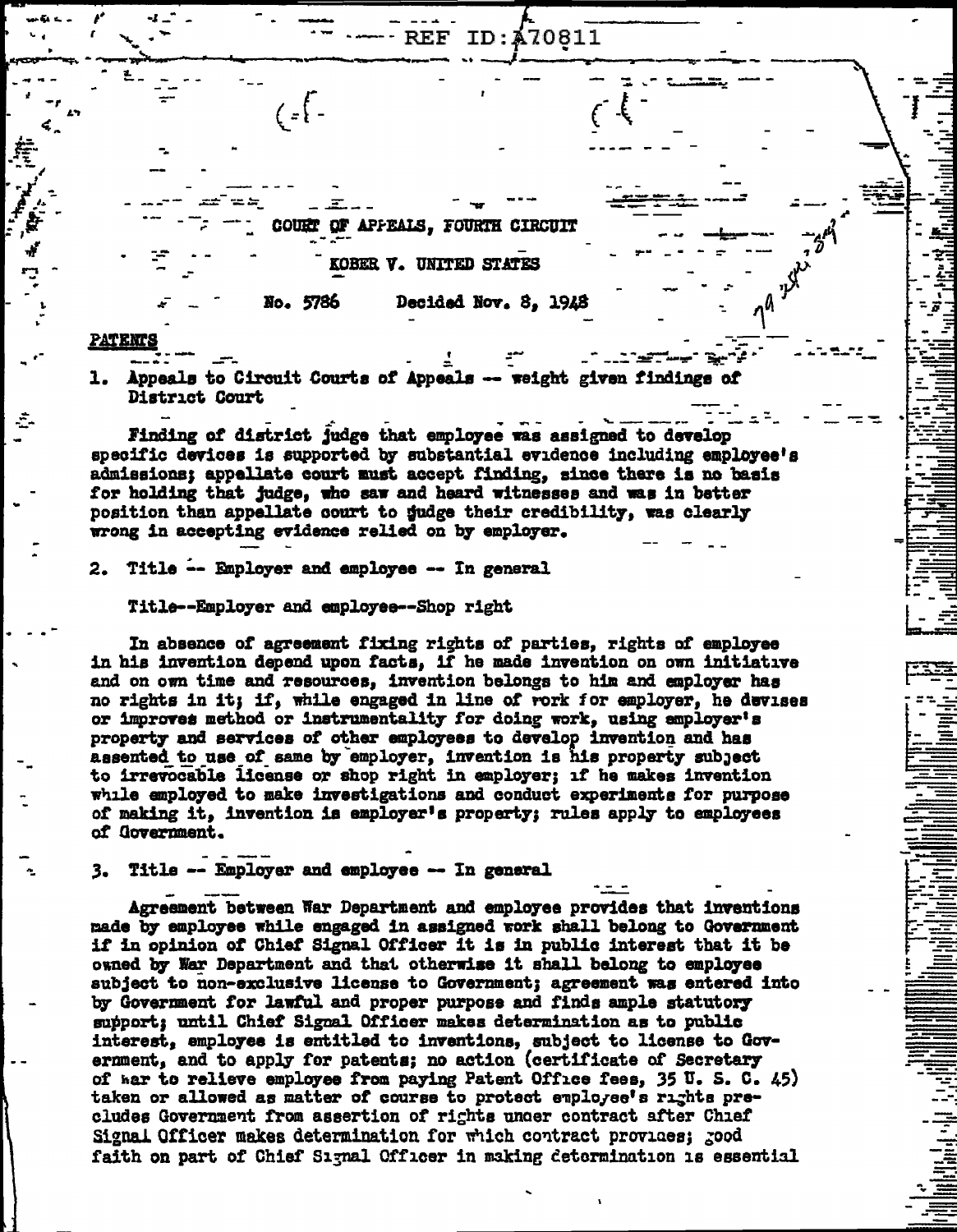**REF ID: A70811** 

 $\frac{1}{2}$ 

to vest title in Government; his decision is reviewable for fraud bad faith, or failure to exercise honest judgment, even if Chief Signal Officer acts in good faith, his determination would be set aside if he was fraudulently induced by false statements or other fraudulent conduct of subordinates or others

Arbitration

Award of arbitrator may be impeached for fraudulent conduct in its procurement

£ - 1

 $\overline{z}$   $\overline{z}$   $\overline{z}$   $\overline{z}$   $\overline{z}$   $\overline{z}$   $\overline{z}$   $\overline{z}$   $\overline{z}$   $\overline{z}$   $\overline{z}$   $\overline{z}$   $\overline{z}$   $\overline{z}$   $\overline{z}$   $\overline{z}$   $\overline{z}$   $\overline{z}$   $\overline{z}$   $\overline{z}$   $\overline{z}$   $\overline{z}$   $\overline{z}$   $\overline{z}$   $\overline{$ 

Appeal from District Court for Eastern District of Virginia

 $\begin{array}{cccccccccccccc} \multicolumn{4}{c}{} & \multicolumn{4}{c}{} & \multicolumn{4}{c}{} & \multicolumn{4}{c}{} & \multicolumn{4}{c}{} & \multicolumn{4}{c}{} & \multicolumn{4}{c}{} & \multicolumn{4}{c}{} & \multicolumn{4}{c}{} & \multicolumn{4}{c}{} & \multicolumn{4}{c}{} & \multicolumn{4}{c}{} & \multicolumn{4}{c}{} & \multicolumn{4}{c}{} & \multicolumn{4}{c}{} & \multicolumn{4}{c}{} & \multicolumn{4}{c}{} & \multicolumn{4}{c}{} & \multicolumn{4}{c}{} & \$ Action by United States against William Kober for assignment of inventions From judgment for plaintiff, defendant appeals Affirmed

MARK P FRIEDLANDER (LEROY BENDHEIM on the brief) both of Washington D C, for appellant

T HAYWARD BROWN, Washington, D C (H G Morison, Washington, D C , and George R Humrickhouse, Alexandria, Va , on the brief) for appellee

Before PARKER, Chief Judge, and SOPER and DOBIE, Circuit Judges

PARKER Chief Judge

This is an appeal from a decree requiring the appellant William Kober to assign to the United States all rights in certain inventions covered by applications for patents pending in the Patent Office, serial Nos 543,744 and 686,093 respectively The District Judge found that the inventions were made by appellant while he was employed by the United States and assigned to the duty of developing electrical appliances of the sort covered by the applications for patents, under a contract providing that title to such inventions should be vested in the United States upon a determination by the Chief Signal Officer. which had been duly made, that the public interest so required The District Judge held that the inventions belonged to the United States under the express terms of the contract, "as well as under the general law"

The facts are that appellant, a graduate engineer, was employed by the United States Army, Signal Corps, Engineering Laboratories, near Fort Monmouth New Jersey, from January 1943 to January 1947 In January 1943, before being assigned to laboratory work involving research and development projects he agreed to the provisions of "Patent Lemorandum No 3", which is as follows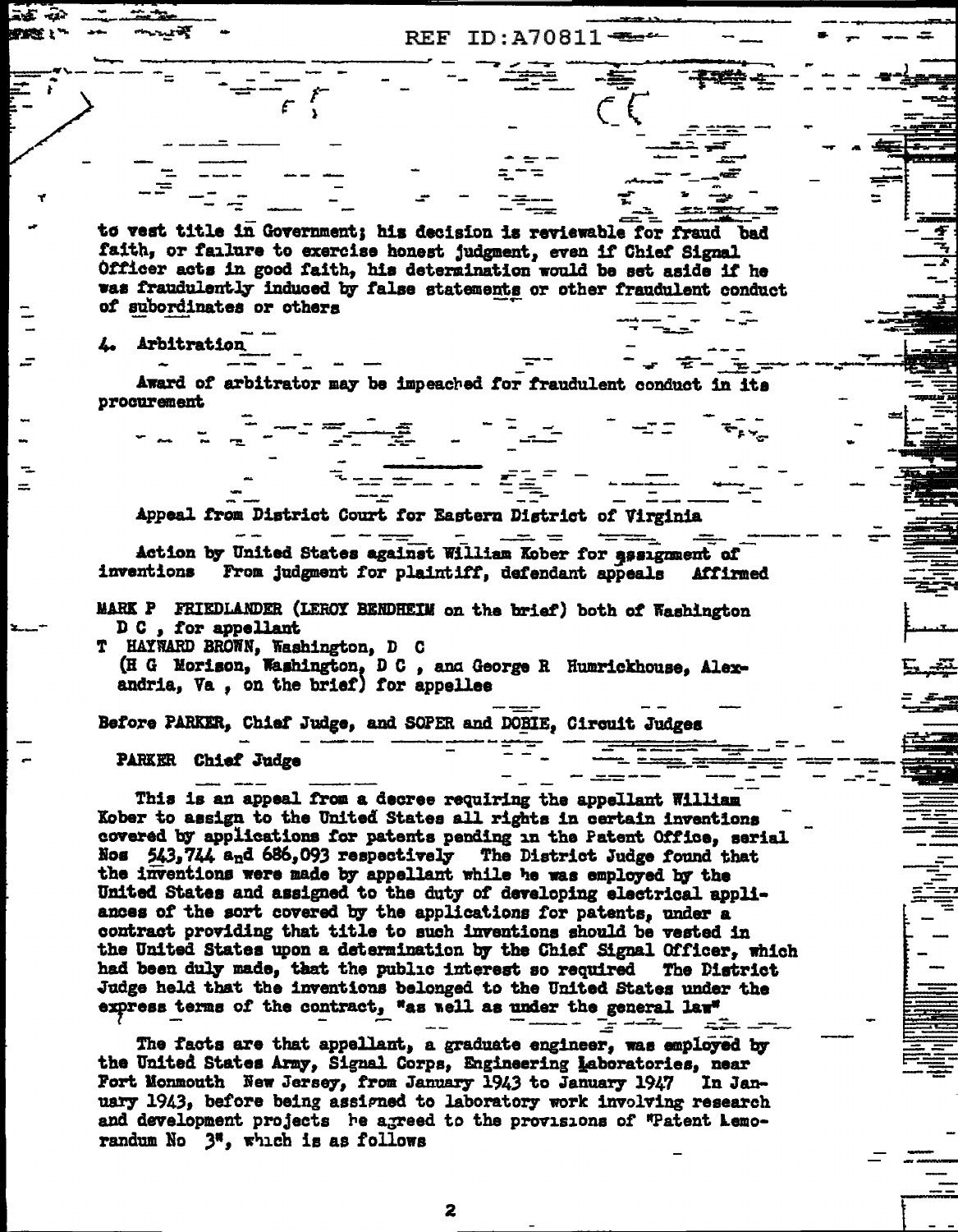$\overline{t}$ 

"You are hereby assigned to develop improvement in arts of value to the Chief Signal Officer It is expected that this work may result in the discovery of patentable features, and your assignment to this work is for the particular purpose of vesting in the United States all right title and interest to any inven-. tion that you may make while engaged in the work assigned, if in the opinion of the Chief Signal Officer the public interest demands that the invention be owned and controlled by the War Department

 $\mathbf{x}$ 

""一个小时"

"Acceptance of assignment to this work will constitute an agreement on your part to execute the papers required for complete assignment of any such invention to the United States in case the Chief Signal Officer decides that the invention should remain secret, or to execute the papers necessary for making application for patent and the assignment of the patent to the United States if secrecy is not necessary or is necessary only for a limited time In the case of an invention which the Chief Signal Officer decides should remain secret acceptance of this assignment also constitutes an agreement on your part that you will not disclose the invention to unauthorized persons until such time as you are informed in writing by the Director of the Signal Corps Ground Signal Service that the need for secrecy has ceased

"The assignment of the invention to the United States must be drafted in form to comply with requirements of law relating to patent applications coming under this category; but such assignment or instrument of transfer may in a proper case include suitable reservations to enable you to retain or repossess your commercial rights, in whole or in part, if and when the need for secrecy ceases to exist

"This notice of assignment to develop improvements in arts of value to the Signal Corps shall not be construed as divesting you of ownership of any invention made by you while engaged on this work, other than those which in the opinion of the Chief Signal Officer should be owned and controlled by the War Department to safeguard the public interest, except that the United States shall be entitled to a nonexclusive license to any and all inventions made by you in the course of the work assigned in the same way as if this special assignment had not been made  $\frac{n}{2}$ <del>indre</del> e

도<del>로~</del> ~~  $\sim$ (1) In February or March 1943, appellant conceived an invention relating to an alternating current generator, and in August 1944 an invention designed to maintain within limits the voltage output of a generator notwithstanding varying loads He contends that he was not assigned to the development of these devices under his contract of employment but the District Judge has found that he was so assigned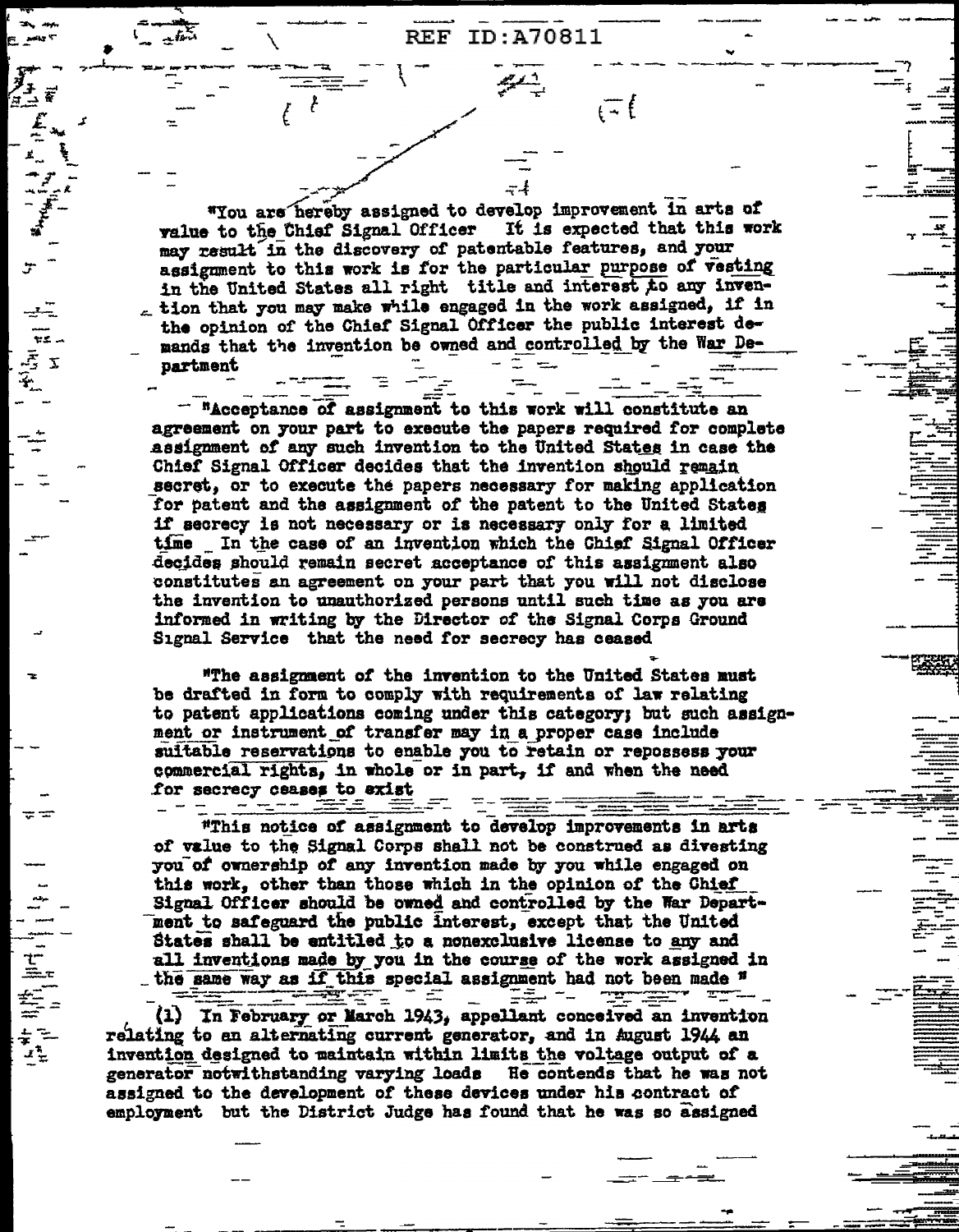ID:A70811 **REF** 

and this finding is supported by substantial evidence including admiss made by appellant himself in statements filed by him as a basis of promotion in the government service We must accept this finding, since there is no basis for holding that the judge who saw and heard the witnesses and was in better position than we are to judge their credibility, was clearly wrong in accepting the evidence relied on by the Government In making applications for patents on these inventions, appellant secured and filed certificates of the Secretary of War that the inventions were likely to be used in the public interest and was relieved of the payment of fees of the Patent Office under the Act of May 3, 1883, as amended, 35 U S C A 45 **READERS** 

 $=$   $-$ 

- 3 In 1946, appellant prepared a document showing the theory of the first of his patents; and this was used by his superior, a Colonel Moynahan, without his knowledge, in negotiations with officials of the General Electric Company looking to the manufacture of the device for Appellant protested against this disclosure and conthe Government siderable feeling was developed between him and Colonel Moynahan He was ordered to make a public apology for language which he had used to Colonel Moynahan, and resigned his position rather than do so Demand was then made upon him that he either execute to the Government licenses authorising it to license others under the patents or make assignments to the Government -etaining licenses for himself which would authorize him to enter into any commercial arrangements covering the patents that he might desire Upon his refusal to accede to this demand the Chief Signal Officer of the United States hajor General S B Akin, made a finding that, in his opinion, the public interest demanded that the invention described in appellant's applications be owned and controlled by the War Department and enclosed papers of assignment for him to execute He refused to execute these and this suft was thereupon instituted to require him to assign to the Government his rights under the patent applications

At the hearing in the court below Major General Akin testified that he made the determination that it was in the public interest for the patents to be owned and controlled by the War Department on recommendations submitted by his technical advisers and on his personal knowledge of the facts in the case He stated that the facts laid before him were that the devices covered by appellant's inventions were needed by the armed forces of the United States and that it was desirable that the Government own the patents in order to secure quantity production by private manufacturers and lower prices as a result of such production He said that the knew nothing about the controversy that had arisen between appellant and Colonel Moynahan or the feeling resulting therefrom There is not the slightest evidence that General Akin acted otherwise than in entire good faith in making the determination or that any person who furnished information to him with regard to the matter was actuated by improper Counsel for appellant complain that they were stopped in their motives examination of General Akin, but the record shows that thorough examination was permitted as to the facts which were before the General and that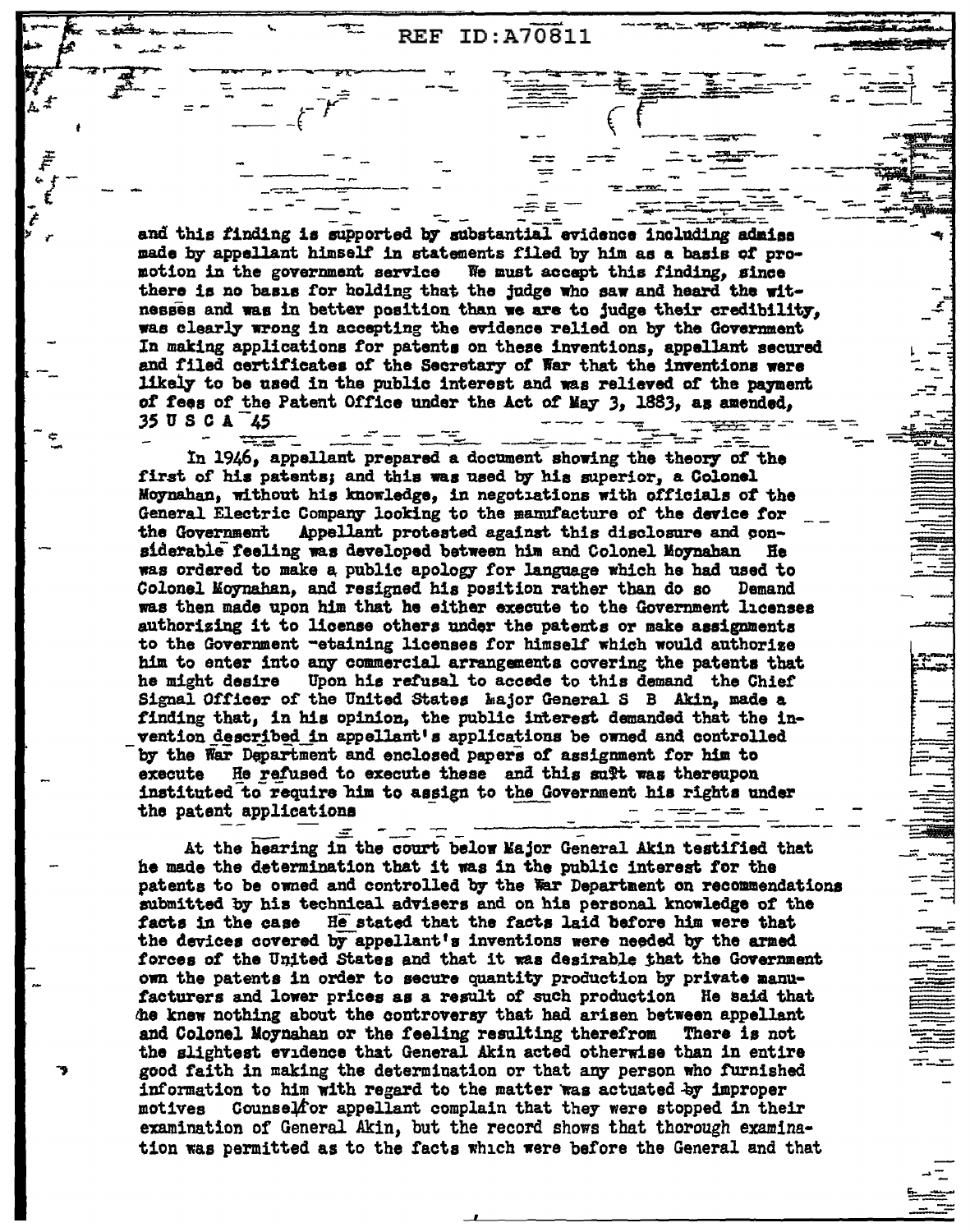ID:A70811  $REF$ 

the court merely declined to permit examination to show that he had While counsel stated generally that they proposed to made a mistake show that fraud was perpetrated upon the General in securing his determination, this appears to be mere brutum fulmen, with no specific question or offer of proof to support the statement

在在生

艺

 $\sim$  (2) Upon these facts, we think that the judgment appealed from was clearly correct In the absence of agreement fixing the rights of the parties the rights of an employee in an invention which he has made are subject to different rules dependent upon the facts If he has made the invention on his own initiative and on his own time and resources. the invention belongs to him and the employer has no rights in it  $\mathbf{H}$ while engaged in a certain line of work for his employer he has devised or improved a method or instrumentality for doing the work, using the property of the employer and the services of other employees to develop his invention and has assented to the use of same by the employer, the invention is his property subject to an irrevocable license or shop right, in the employer If he makes an invention while employed to make investigations and conduct experiments for the purpose of making it. the invention is the property of the employer, who is entitled to the These rules apply to emfruits of the labor for which he contracted ployees of the Government as well as to those of private persons **See** United States v Dubilier Condenser Corporation 289 U S 178 (17 USPQ 154) and Houghton v United States 4 Cir, 23 F 2d 386, where this court discussed the matter fully with citation of the applicable authori-In the case at bar however, these rules need not be considered ties except as furnishing background for the agreement of the parties heretofore quoted which deals fully with the matter The effect of that agreement, aside from the provisions for secrecy, is to provide that any invention made by appellant while engaged in the work to which he has been assigned shall belong to the UnitedeStates, if in the opinion of the Chief Signal Officer it is in the public interest that it be owned and controlled by the War Department otherwise it shall belong to appellant subject to a non exclusive license on the part of the United The determination by General Akin fulfilled the condition of States the contract and vested title to the invention in the United States

 $-\frac{1}{2}$  (3) Appellant questions the validity of the contract on the ground that it is lacking in statutory foundation. If it were held invalid, this would not help appellant as the Government would then be entitled to the invention on the ground that appellant had made it while exployed for the purpose of conducting investigations and making experiments from which it was anticipated that patentable inventions would result We do not think, however, that the contract is invalid **On the** contrary, it is a reasonable agreement entered into by the Government for a lawful and proper purpose and finds ample support in the See Act of August 29, 1916 c 418 sec 1 39-Stat 622 statutes 10 U S C A 1223, Act of July 2 1942 c 477, sec 8, 56 Stat 631-632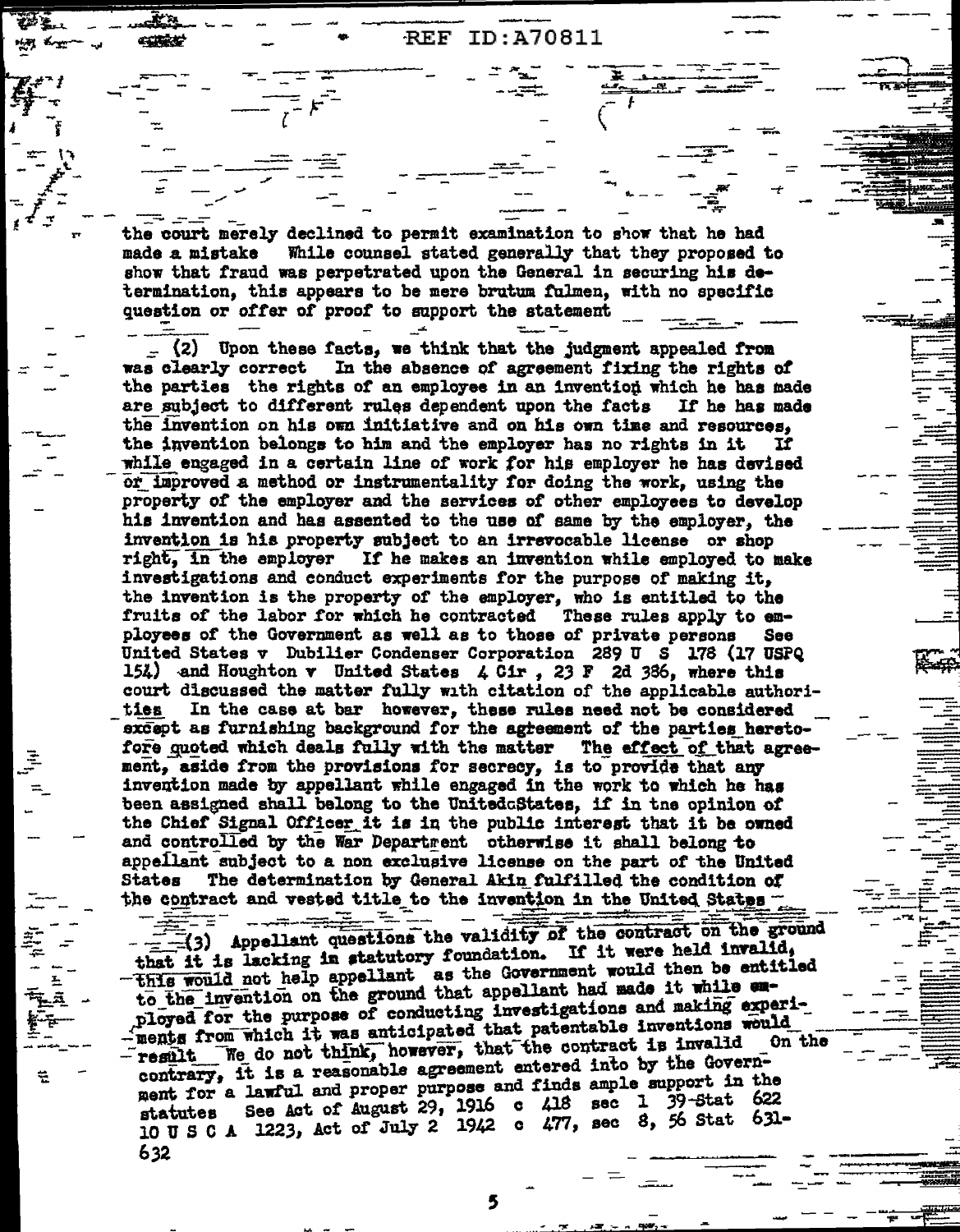ID:A70811 REF

It is argued that the contract, properly construed, does not authorize any determination by the Chief Signal Officer "except to insure military secrecy or to safeguard the public interest in a military way" It is perfectly clear from a reading of the contract, however, that the provisions as to secrecy are entirely separate and distinct from those relating to the determination that the public interest requires ownership and control by the war department The provision of paragraph two of the contract upon which appellant relies, relating to a determination by the Chief Signal Officer that the invention should remain secret, provides for an assignment in such case of the invention as distinguished from the patent This is followed by a provision requiring the assignment of the patent, "if secrecy is not necessary or is necessary for only a limited time" The paragraph closes with a requirement that the invention be not disclosed until the need for secrecy has expired The third paragraph relates to form of assignments of patents as to which secrecy is required, but provides that reservations of rights may be made "in a proper case" to be asserted when need of secrecy has expired The final paragraph makes clear that by a "proper case is meant a case in which the Chief Signal Officer has not determined that the patent should be "owned and controlled by the war department to safeguard the public interest " That paragraph makes it equally clear, when considered with the first paragraph that such a determination by the Chief Signal Officer vests the right to such invention in the United States

And we do not think that the rights of the United States were in any way prejudiced by the fact that appellant was allowed to apply for patents with assignment of licenses to the Government or that certificates of the Secretary of War were filed to permit this to be done without payment of Patent Office fees, as allowed by the Act of 1883, as amended Until the Chief Signal Officer made his determination with respect to the public interest, appellant was entitled to his inventions, subject to this hicense, and to apply for patents to protect same and no action taken or allowed as a matter of course for the protection of rights which were undoubtedly his until action by the Chief Signal Officer should be held to preclude the Government from assertion of rights under the contract after the Chief Signal Officer made the determination for which the contract provides See Houghton v United States, supra; Grand Trunk Western Railway v United States 252 U S 112; Wisconsin Central R. Co v United States  $164 \text{ U}$  S  $190$ 

We quite agree with appellant that good faith on the part of the Chief Signal Officer in making the determination for which the contract provides was essential to vest title to the inventions in the United States, and that his decision would be reviewable for fraud, bad faith or failure to exercise an honest judgment United States v Gleason 175 U S 588 Kihlberg v United States 97 U S 398 There is nothing in the record however, upon which to base a contention of fraud, bad faith or failure to exercise an honest judgment, nor is there any basis for saying that evidence to this effect was excluded As stated above general charges